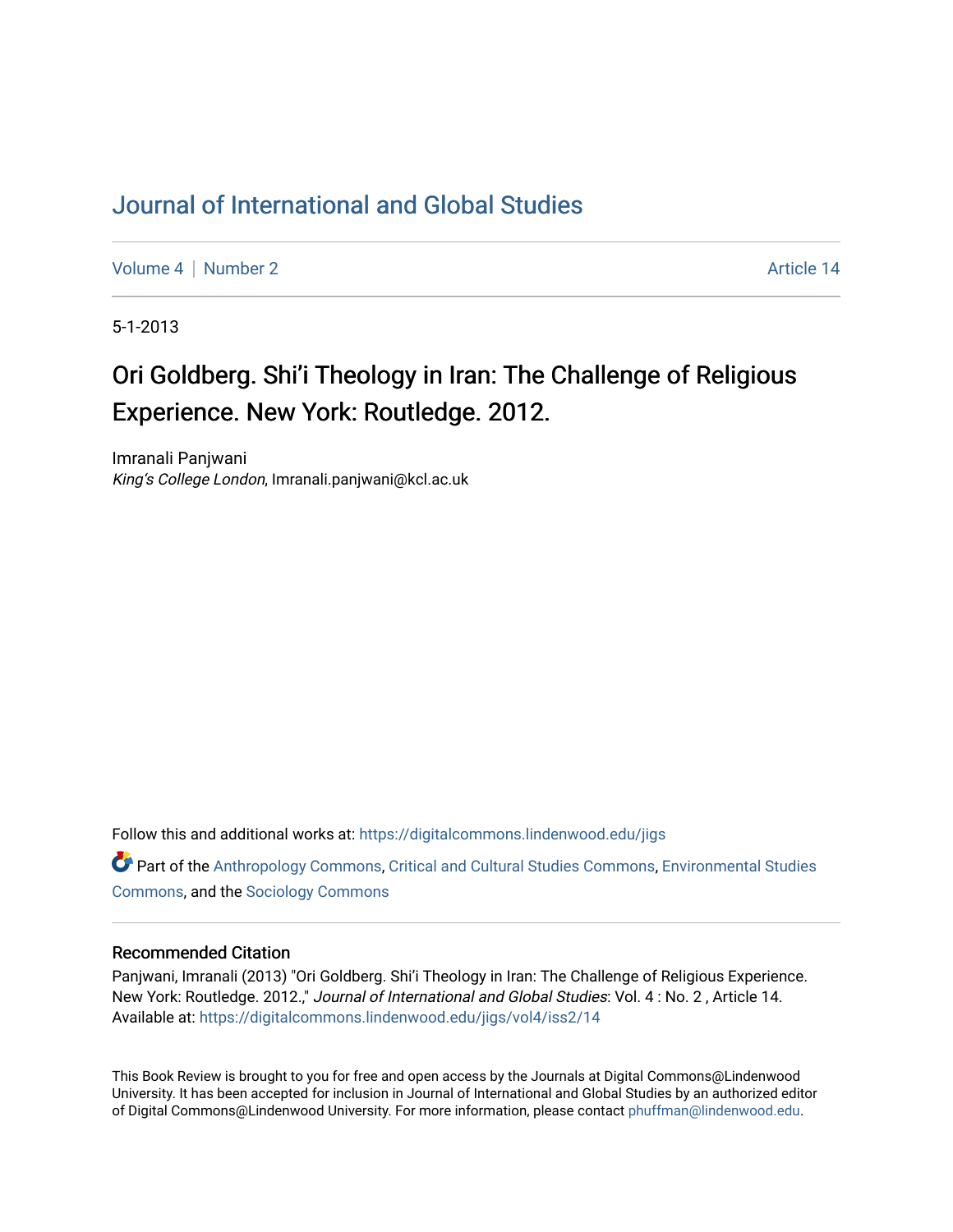## **Ori Goldberg.** *Shi'i Theology in Iran: The Challenge of Religious Experience.* **New York: Routledge. 2012.**

Ori Goldberg's *Shi'i Theology in Iran: the Challenge of Religious Experience* critically explores theological Shi'i discourse in Iran from 1940 – 2000, with particular focus on carefully selected works by Murtada Mutahhari, Ruhullah Khomeini, and Mohammed Mojtahed Shabestari. Goldberg's main argument is that Shi'i theology in Iran cannot be interpreted solely historically or politically. Instead, he says, theology must be interpreted —experientially." As such, the aim of the book is to offer the reader an experiential reading of Shi'i theology through the scholarly works Goldberg has selected, which are connected to events building up to the Iranian Revolution of 1979 and to its aftermath. To provide this experiential reading, Goldberg offers the reader an analysis of –the three main categories of religious experience" that mediate Shi'i followers' personal relationship with God and their role in society as God's servants: -erisis, anxiety and faith"  $(p. 26)$ .

Goldberg first explores the notion of crisis as a shaper of theology. He claims that the roots of Shi'i theological discourse lie in an existential crisis for the Iranian Shi'a, who had to reevaluate their own history (particularly in the physical absence of the twelfth Imam, Muhammad al-Mahdi) and their theological doctrines in light of the growing Pahlavi dynasty. This need for religious re-evaluation is not negative; rather, it shows the dynamism of religious experience and illustrates that change can facilitate the production of new meaning, connecting tradition with the evolving present. The creation of new theological meaning was accomplished in this case by the relationship between the Iranian public and the scholars Mutahhari, Khomeini, and Shabestari, who wrote accessible books on Shi'i theological identity in order to revitalize and change Shi'i theological discourse. Because the masses were able to derive new meanings for their personal lives through these texts, they were able to transform their relationship with God and God's relationship with humanity. As Goldberg argues, —Only once this world is created in and through a text, can thoughts of application be entertained. It is in texts that this language of mediation is fully accessible, weaving myth and life experience, the traditional and psychological" (p. 35). Indeed, believes Goldberg, texts and the experiential reading of texts are significant in Goldberg's analysis; they provide the thrust of his main arguments and constitute his unique contribution to studies on the Iranian Revolution of 1979 and the theology surrounding it.

Goldberg has chosen the following texts to illustrate how the theological experience of reading gave new perceptions to the Iranian Shi'a of their faith: Mutahhari's *Dastan-e Rastan*  (Tales of the Righteous), Khomeini's *Chehel Hadith* (Forty Narrations), and a question and answer session with Shabestari, a current scholar at the University of Tehran. Goldberg's analysis is aided by his inclusion of lengthy narrations involving the  $6<sup>th</sup>$  and  $8<sup>th</sup>$  Shi'i Imams, Ja'far al-Sadiq and Ali b. Musa al-Ridha, who both have intriguing conversations with mystics and sages. All of these source materials serve to highlight how Iranian Shi'i scholars subtly wove tradition and history with context and social vision to encourage readers to create new theological meanings for themselves. There is also an acknowledgement by the author of the inspiration of Mulla Sadra's ideas on Mutahhari and Khomeini, though, oddly, there is little or no deliberation on his concept of *tashkik al-wujud* (gradation of existence), which is also crucial in creating a holistic view of God that is both transcendent and connected to the creation. Goldberg provides translated excerpts from these texts and then infuses his own analysis of them, but as he clearly states, he –**[**refrains] from specifically describing [his] hermeneutic move in the study proper (p. 25). This is deliberate by Goldberg, and I have interpreted his intention as in keeping with his methodology and his desire for the reader to create his or her own meaning from the book—the process of creating meaning from text being Goldberg's fundamental thesis behind the evolution of Shi'i theological discourse in Iran. Despite the book's technical nature, I feel this is a viable and effective approach, allowing the reader to engage with the excerpts the author provides. On a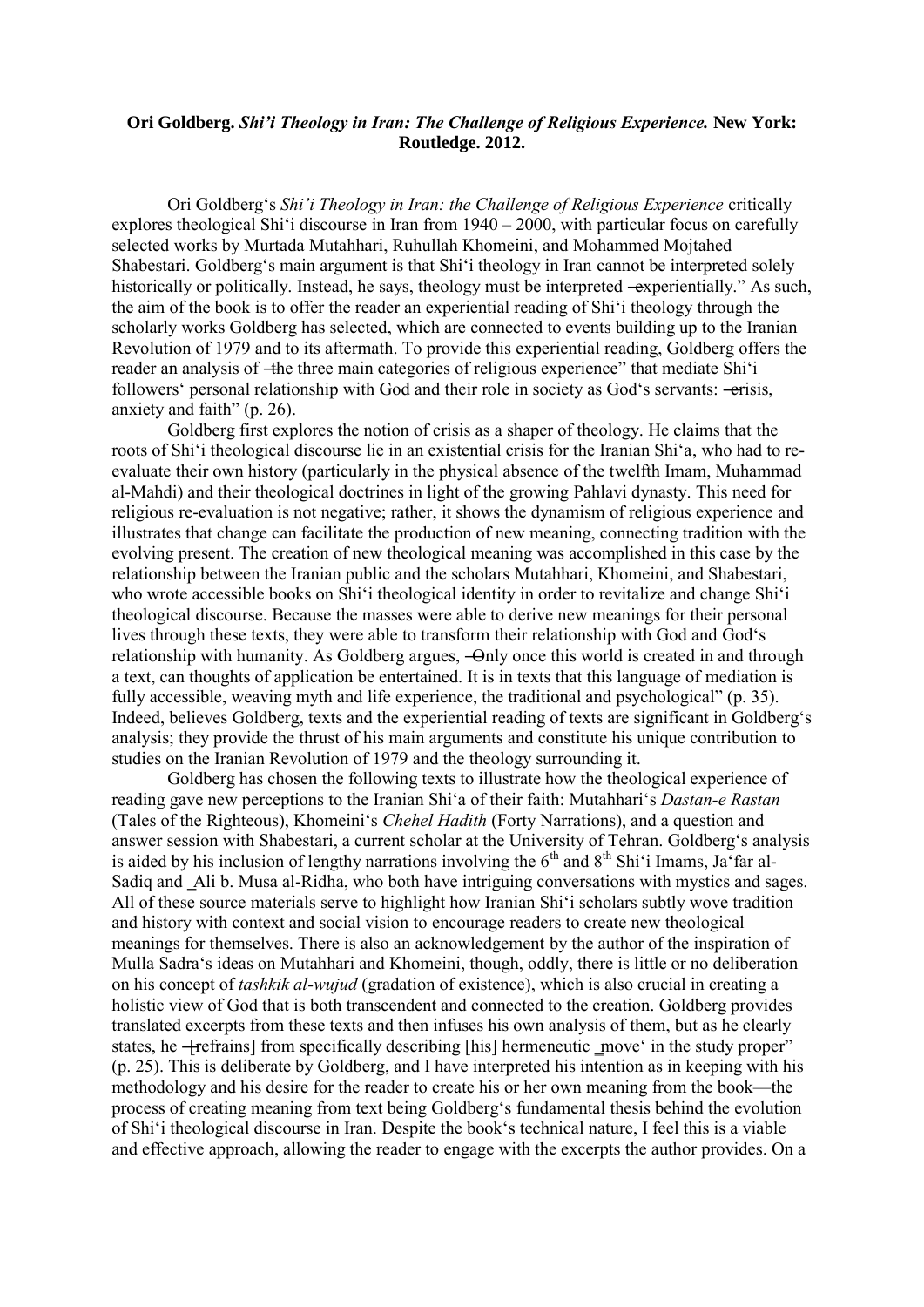side note, however, it would have been interesting to see his analysis on Ali Shariati's works, which may fit into the experiential paradigm Goldberg is creating.

Goldberg adds a further dimension to the book, which is to offer some comparisons to Jewish and Christian theology. I think the addition of these perspectives would be valuable for any Shi'i scholar, as these perspectives enable a cross-comparison with other theologies that have gone through similar experiences or employ similar methods in trying to reinterpret theology in new contexts. Goldberg quotes extensively from Soren Kierkegaard (particularly using his work *Repetition*), Karl Barth, and Hans Urs von Balthasar and uses the Jewish text *Likutei Moharan* by Nachman of Breslav and the Christian text *The Glory of the Lord* by Hans Urs von Balthasar to substantiate his arguments. The inclusion of these texts enables the reader to more deeply appreciate and analyze the key Shi'i texts the author uses. For example, rather than simply saying that Mutahhari's *Dastan-e Rastan* were just a collection of moral anecdotes, a point argued by Hamid Dabashi, Goldberg states that the work helped create a new -Shi'i ethical discourse." This discourse, he says, became —a potentially subversive cultural medium," which was — $\alpha$  excupied with the constant translation of divine language into human tongue and vice versa" (p. 26). A similar analysis can be applied to Khomeini's *Chehel Hadith*, which at —its moment of inception is fraught with paradox" and of which Goldberg states:

Man creates his own meaning the more he decreases; God's perfection grows the more it is fragmented and broken down into human endeavour. Anxiety, the metaphorical quality of man, plays a key role in the formation of this discourse. It offers the initial mediation between the ethereal and the corporeal. Anxiety and its lack of endurance cause man to look critically at his reality. (p. 117)

Like crisis, anxiety, therefore, says Goldberg, helps man create new meanings, making existence a continuous and dynamic process.

Goldberg's final concept, faith, is the organizing principle that channels crisis and anxiety into a transformative experience for the individual. Goldberg asserts that it is the combination of crisis, anxiety, and faith that allows the individual to revitalize his relationship with God and society. (Interestingly, however, Goldberg argues that the faith that is necessary for this sort of revival cannot be the faith of the Sufis, $\frac{1}{2}$  —disconnected," as it is, he says, from the real world.) Rather, he believes, faith must be rooted in the acknowledgement of human imperfection and the engagement in constant mediation with God's perfection. Goldberg states:

On the one hand, God offers a complete, holistic view of the world and of created beings. Every human is perfectly situated within the all-encompassing networks of divine meaning. On the other hand, God offers human identity a chance for affirmation through the casting of humanity as that which is not God . . . . [T]he difference is one of essence. God and his perfection are outside the grasp of humanity even while they are responsible for humanity's creation. God is, in fact, present for humanity in his absence. (p.121)

This constant discourse between imperfection and perfection is the place of new theological meaning, but quoting Shabestari, Goldberg explains that such discourse nonetheless requires situating, as —experience [is] the most inward level of religious existence. One might say it is the nucleus of religion" (p. 135). Thus, according to Goldberg, Shi'i theological discourse in Iran during 1940 – 2000 would benefit from an experiential approach rather than only a political or

1

<sup>&</sup>lt;sup>1</sup> Sufis are defined by their adherence to the inner, [mystical](http://en.wikipedia.org/wiki/Mystical) dimension of [Islam.](http://en.wikipedia.org/wiki/Islam) This involves traversing various spiritual stations by practising techniques such as *zuhd* (asceticism), *tafakkur* (meditation) *riyadah* (selfdiscipline) and *tawbah* (repentance) in order to develop *ma'rifah* (definite knowledge), *yaqin* (certainty) and *mahabbah* (love) which enables a person to annihilate *(fana)* himself/herself in God with *tawakkul* (trust) and *taslim* (submission). Ilm al-Irfan (the science of mysticism) is the broad discipline of the practice of gnosis in Islam whilst Sufism, though similar, is a specific branch of it which carries its own identity, philosophy and unique spiritual methods.